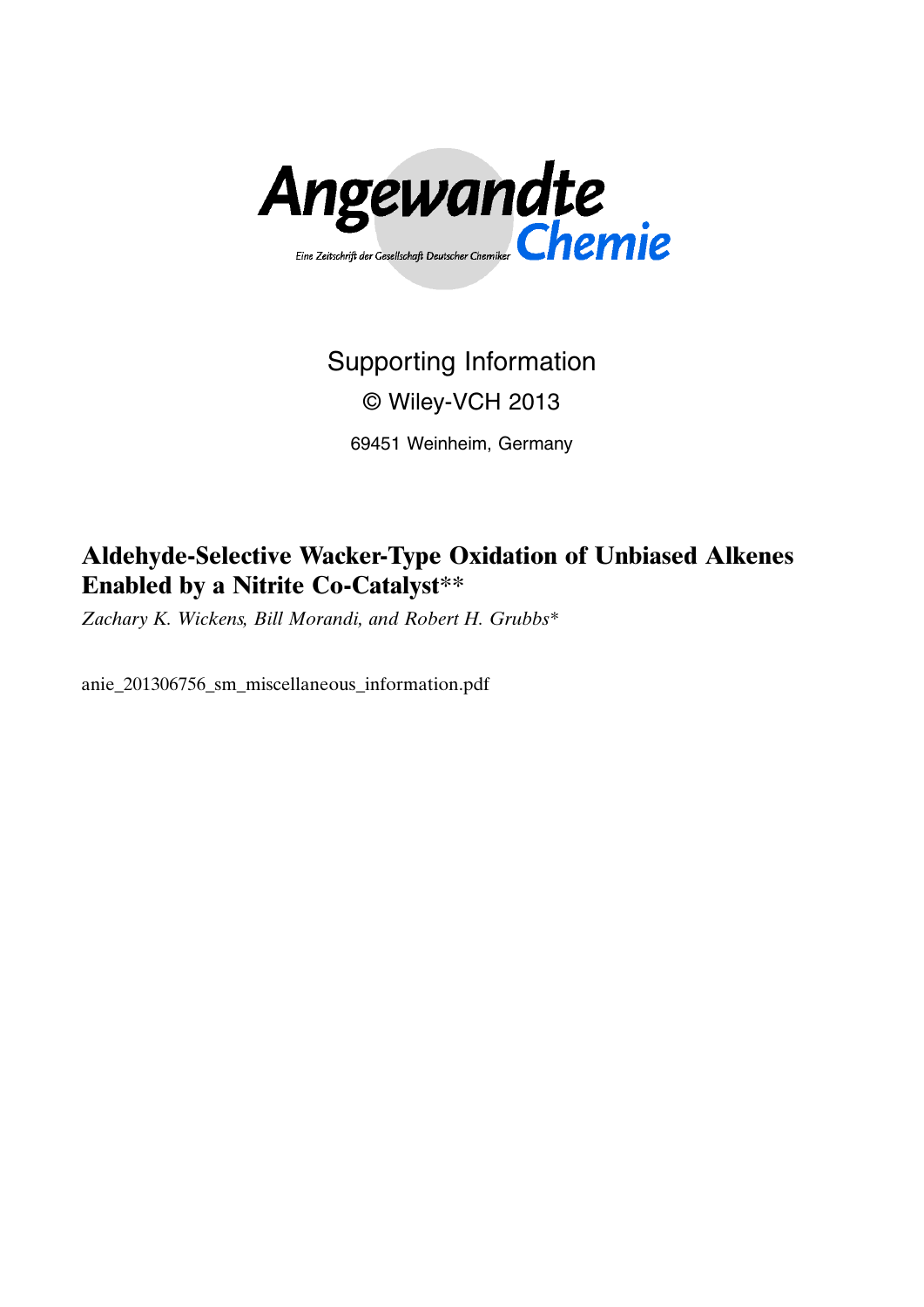## **Materials and methods**

PdCl<sub>2</sub>(PhCN)<sub>2</sub>, CuCl<sub>2</sub>\*2H<sub>2</sub>O, AgNO<sub>2</sub>, anhydrous 'BuOH and MeNO<sub>2</sub> were obtained from Sigma-Aldrich and were used as provided. All other materials were either obtained from commercial sources or prepared using literature methods.  $H$  and  $H^3C$  NMR spectra were recorded on a Varian 500 Mhz, Varian 400 Mhz or a Varian 300 Mhz spectrometer. High-resolution mass spectra were provided by the California Institute of Technology Mass Spectrometry Facility using JEOL JMS-600H High Resolution Mass Spectrometer. GC-MS data was provided through the California Institute of Technology Mass Spectrometry Facility using HP 5970 series MSD with HP 5890 GC. Gas chromatography data was obtained using an Agilent 6850 FID gas chromatograph equipped with a HP-5 (5%-phenyl)-methylpolysiloxane capillary column (Agilent). Response factors relative to tridecane were collected for 1-dodecene, dodecanal and 2 dodecanone following literature procedures.<sup>1</sup>

## **General procedures**

**Procedure (A) for larger-scale (0.5 mmol) oxidation of aliphatic alkenes (isolation):**  $PdCl_2(PhCN)_2$  (0.06 mmol, 0.023 g), CuCl<sub>2</sub>\*2H<sub>2</sub>O (0.06 mmol, 0.0102 g) and AgNO<sub>2</sub> (0.03 mmol, 0.0046 g) were weighed into a 20 mL vial charged with a stir bar. The vial was sparged for 2 minutes with oxygen (1 atm, balloon). Premixed and oxygen saturated *<sup>t</sup>* BuOH (7.5 mL) and MeNO<sub>2</sub> (0.5 mL) was added followed by the alkene (0.5 mmol) were added in that order via syringe. The solution was saturated with oxygen by an additional 45 seconds of sparging. The reaction was then allowed to stir at room temperature for 6 hours. Next, the reaction was quenched by addition to water (*ca*. 50mL) and extracted three times with dichloromethane (*ca*. 25 mL). The combined organic layers were subsequently washed with a saturated solution of NaHCO<sub>3</sub> and dried over Na<sub>2</sub>SO<sub>4</sub>. The solvent was removed under reduced pressure and the desired aldehyde product was purified using flash chromatography (pentane/ether). Selectivity was determined from <sup>1</sup>H NMR analysis of the unpurified mixture.

**Procedure (B) for smaller-scale (0.2 mmol) oxidation of 1-dodecene (GC analysis):** PdCl<sub>2</sub>(PhCN)<sub>2</sub> (0.024 mmol, 0.0092 g), CuCl<sub>2\*</sub>2H<sub>2</sub>O (0.024 mmol, 0.0041 g) and AgNO<sub>2</sub> (0.012 mmol, 0.0018 g) were weighed into a 2 dram screw-cap vial charged with a stir bar. The vial was sparged for 45 seconds with oxygen (1 atm, balloon) then subsequently tridecane (0.00246 mmol,  $6 \mu L$ ),  $t$ -BuOH (3 mL), MeNO<sub>2</sub> (0.2 mL) and 1-dodecene (0.2 mmol, 44.4  $\mu L$ ) were added in that order via syringe. The solution was saturated with oxygen by an additional 45 seconds of sparging. The reaction was then allowed to stir at room temperature for 6 hours. Next, an aliquot (*ca.* 0.2 mL) was injected into a 2 mL vial containing an estimated 1 mL of premixed EtOAc/pyridine solution  $(3:1)$  to quench the reaction. The resulting solution was subsequently subjected to GC analysis to determine yield and selectivity.

**Procedure (C) for small-scale (0.2mmol) oxidation of alkenes (NMR analysis):** PdCl<sub>2</sub>(PhCN)<sub>2</sub>  $(0.024 \text{ mmol}, 0.0092 \text{ g})$ , CuCl<sub>2\*</sub>2H<sub>2</sub>O  $(0.024 \text{ mmol}, 0.0041 \text{ g})$  and AgNO<sub>2</sub>  $(0.012 \text{ mmol}, 0.0018 \text{ g})$ were weighed into a 2 dram screw-cap vial charged with a stir bar. The vial was sparged for 45 seconds with oxygen (1 atm, balloon) then subsequently  $t$ -BuOH (3 mL), MeNO<sub>2</sub> (0.2 mL) and alkene (0.2 mmol) were added in that order via syringe. The solution was saturated with oxygen

<sup>1</sup> Ritter, T.; Hejl, A.; Wenzel, A. G.; Funk, T. W.; Grubbs, R. H. *Organometallics* **2006**, *25*, 5740–5745.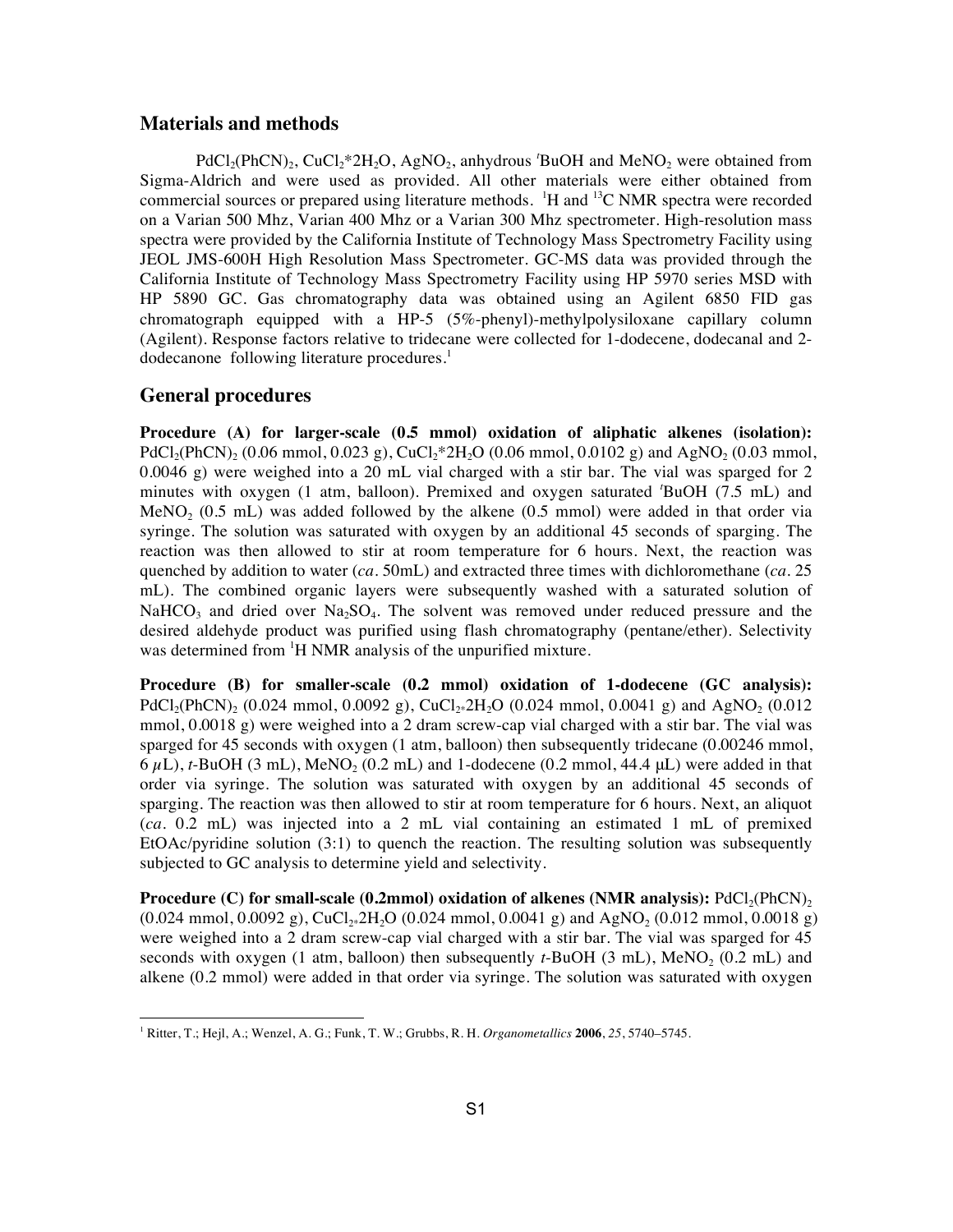by an additional 45 seconds of sparging. The reaction was then allowed to stir at room temperature for 6 hours. Next, the reaction mixture was diluted with water (*ca.* 20 mL) and subsequently extracted three times with  $CDCl<sub>3</sub>$ , dried with  $Na<sub>2</sub>SO<sub>4</sub>$  and concentrated under reduced pressure for <sup>1</sup>H NMR analysis. Immediately prior to NMR analysis nitrobenzene was added as an internal standard. The resulting solution was subsequently subjected to <sup>1</sup>H NMR analysis to determine yield and selectivity.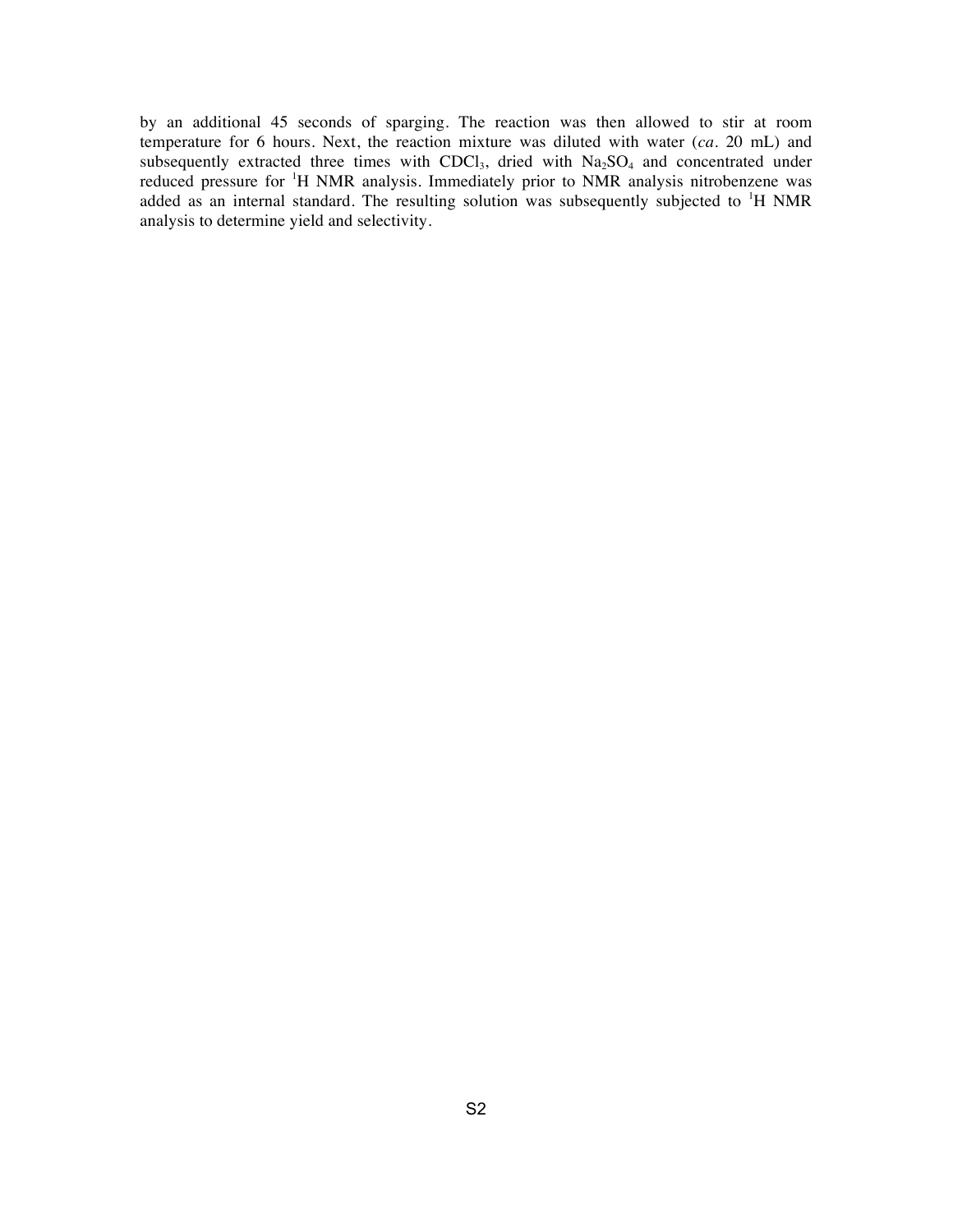## **Optimization of the nitrite additive**

All entries produced following procedure B with the noted modifications.



| <b>Table S1. Nitrite sources</b> |                                |                                   |                                    |  |
|----------------------------------|--------------------------------|-----------------------------------|------------------------------------|--|
| entry                            | Nitrite source                 | Overall yield<br>(aldehyde yield) | aldehyde/ketone (%<br>selectivity) |  |
|                                  | Ref 8b (Grubbs)                | $9(-1)$                           | .16(14)                            |  |
| 2                                | Ref 12a (Feringa)              | 68 (12)                           | .22(18)                            |  |
| 3                                | tert-BuONO                     | 76 (43)                           | 1.3(57)                            |  |
| 4                                | tert-BuONO <sup>a</sup>        | 82 (38)                           | .85(46)                            |  |
| 5                                | $n$ -BuONO                     | 81 (51)                           | 1.7(63)                            |  |
| 6                                | NOBF <sub>4</sub>              | 80 (54)                           | 2.1(68)                            |  |
|                                  | AgNO <sub>2</sub>              | 77 (61)                           | 3.8(79)                            |  |
| 8                                | AgNO <sub>2</sub> <sup>b</sup> | 80(63)                            | 3.8(79)                            |  |
| 9                                | $\text{NaNO}_2^{\text{b}}$     | 82 (62)                           | 3(75)                              |  |
| 10                               | AgNO <sub>3</sub>              | 32(13)                            | .72(42)                            |  |
| 11                               | AgNO <sub>2</sub> <sup>c</sup> | 77 (49)                           | 1.7(63)                            |  |
| 12                               | $PdNO2Cl(MeCN)2d$              | 70 (34)                           | .9(48)                             |  |

<sup>e</sup> a 1 equiv *tert*-BuONO used instead of 12%. <sup>b</sup>6% nitrite used <sup>c</sup>MeNO<sub>2</sub> was omitted and reaction run at 30 °C.  ${}^{d}$ No PdCl<sub>2</sub>(PhCN)<sub>2</sub>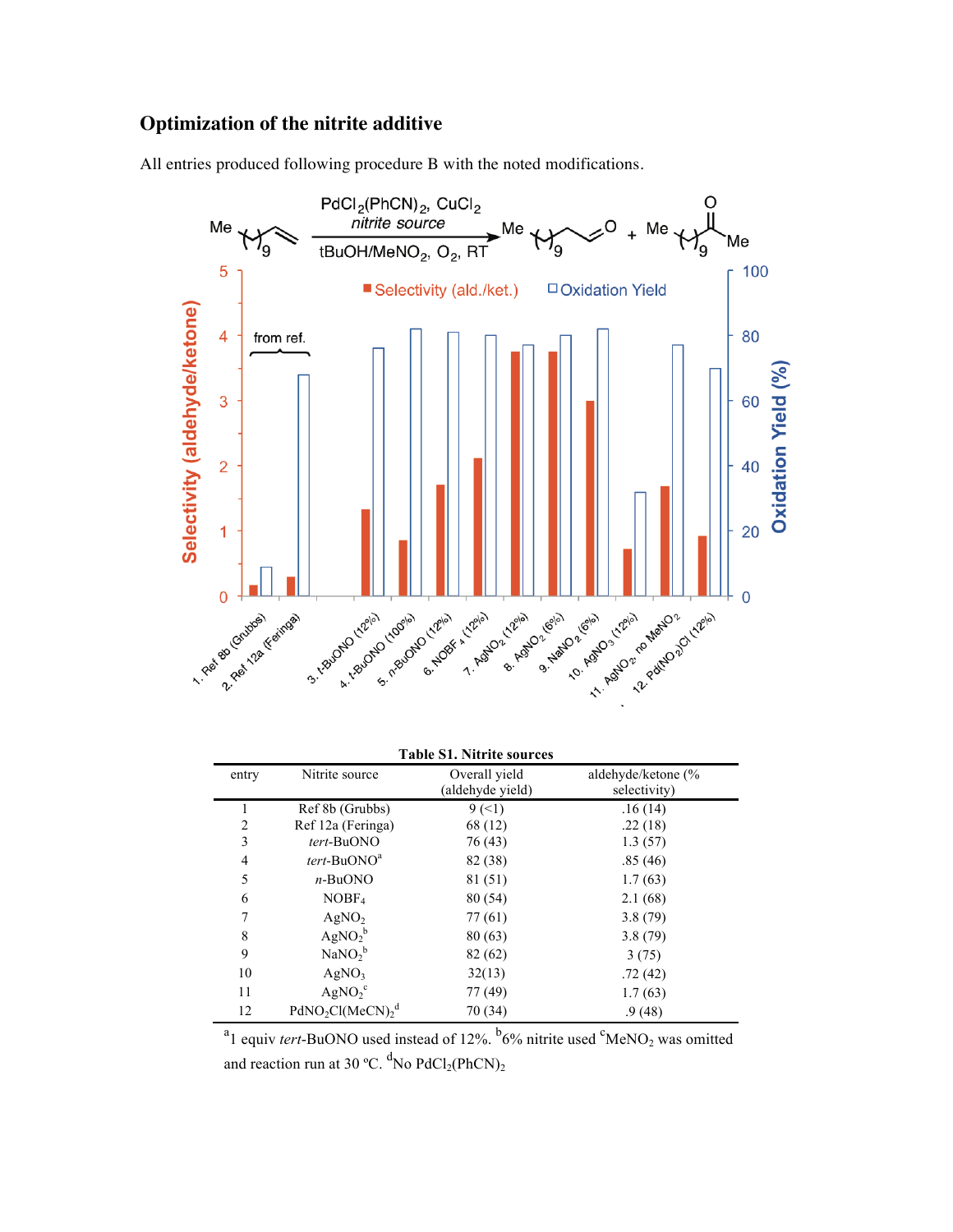## **Substrate Scope**

In all cases, the selectivity was calculated by ratio of the aldehydic proton signal to the most clear signal from the methyl ketone (usually the methyl). Long relaxation delays  $(d1=15)$  were applied due to the long t1 of the aldehydic proton signal.

O Me <sup>8</sup>

**Dodecanal (table 1, entry 1):** 63% aldehyde yield obtained using procedure B.

**Dodecanal (table 1, entry 2):** 56 mg (61% yield) obtained using procedure A. <sup>1</sup>H NMR (500 MHz, CDCl3) δ 9.76 (t, *J* = 1.9 Hz, 1H), 2.43 (td, *J* = 7.4, 1.9 Hz, 2H), 1.64 (tt, *J* = 7.5, 7.5 Hz, 2H), 1.49 – 1.18 (m, 16H), 0.97 – 0.77 (t, *J =* 6.8, 3H). Spectral data were in accordance with a commercial sample.

$$
O_{\text{max}}\text{-}\text{max}_{2}\text{-}\text{min}_{2}
$$

**5-Nitropentanal (table 1, entry 3):** 46 mg (70%) obtained using procedure A. <sup>1</sup>H NMR (400 MHz, CDCl3) δ 9.78 (t, *J* = 1.1 Hz, 1H), 4.40 (t, *J* = 6.8 Hz, 2H), 2.54 (td, *J* = 7.1, 1.1 Hz, 2H),  $2.09 - 2.00$  (m, 2H),  $1.77 - 1.68$  (m, 2H).<sup>13</sup>C NMR (101 MHz, CDCl<sub>3</sub>)  $\delta$  200.84, 75.17, 42.78, 26.57, 18.74. **HRMS** (EI+) calcd for C4H8O2N (M - CHO) 102.0555, found 102.0560

$$
O_{\text{max}} \times \text{max}_{7} CO_{2} \text{Me}
$$

**Methyl 11-oxoundecanoate (table 1, entry 4):** 63 mg (59% yield) obtained using procedure A. **1 H NMR** (500 MHz, CDCl3) δ 9.74 (t, *J* = 1.9 Hz, 1H), 3.56 (s, 3H), 2.40 (td, *J* = 7.4, 1.9 Hz, 2H), 2.28 (t, *J* = 7.6 Hz, 2H), 1.73 – 1.48 (m, 4H), 1.34 – 1.20 (s, 10H). Spectral data were in accordance with the literature.<sup>22</sup>

$$
O_{\text{max}}\text{max}_{2}\text{cos}_{2}\text{H}
$$

 $\overline{a}$ 

**7-oxoheptanoic acid (table 1, entry 5):** 51% aldehyde yield obtained using procedure C with the following modifications: work up was conducted by initial dilution with 0.5M HCl instead of water and mestiylene was added as an internal standard instead of nitrobenzene.

<sup>2</sup> Gorczynski, M. J.; Smitherman, P. K.; Akiyama, T. E.; Wood, H. B.; Berger, J. P.; King, S. B.; Morrow, C. S. *J. Med. Chem.* **2009**, *52*, 4631–4639.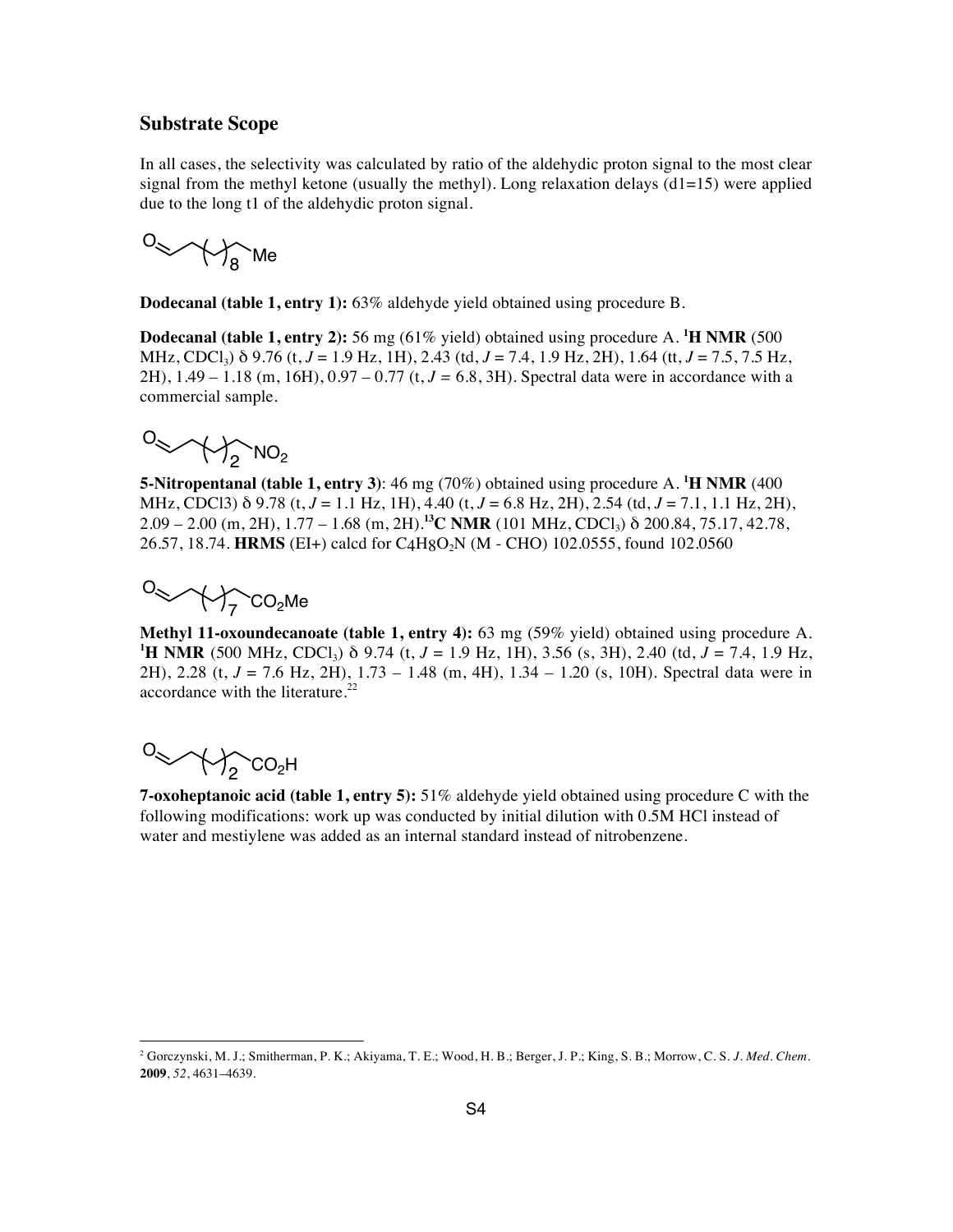$$
0 \ll \text{M}_5\text{Br}
$$

**8-Bromooctanal (table 1, entry 6):** 67 mg (65% yield). <sup>1</sup>**H NMR** (300 MHz, CDCl<sub>3</sub>) 9.76 (t, *J* = 1.8 Hz, 1H), 3.40 (t, *J* = 6.8 Hz, 2H), 2.42 (td, *J* = 7.3, 1.8 Hz, 2H), 1.83 (p, *J* = 6.8 Hz, 2H), 1.62 (m, 2H), 1.42 (m, 2H), 1.34 (m, *J* = 5.1, 3.7 Hz, 4H). Spectral data were in accordance with the literature.<sup>3</sup>

O OBn <sup>6</sup>

**9-(Benzyloxy)nonanal (table 1, entry 7):** 73 mg (59% yield). **<sup>1</sup> H NMR** (300 MHz, CDCl3) δ 9.76 (t, *J* = 1.9 Hz, 1H), 7.39 – 7.27 (m, 5H), 4.50 (s, 2H), 3.46 (t, *J* = 6.6 Hz, 2H), 2.53 – 2.31 (td, *J* = 7.4, 1.9 Hz, 2H), 1.70 – 1.53 (m, 4H), 1.42 – 1.22 (m, 8H). Spectral data were in accordance with the literature. 4

O OH <sup>6</sup>

**9-Hydroxynonanal (table 1, entry 8):** 36 mg (45% yield). **<sup>1</sup> H NMR** (500 MHz, CDCl3) δ 9.76 (t, *J* = 1.8 Hz, 1H), 3.64 (t, *J* = 5.6 Hz, 2H), 2.43 (td, *J* = 7.4, 1.9 Hz, 2H), 1.69 - 1.24 (m, 12H). Spectral data were in accordance with the literature.<sup>5</sup>

O Cy

**3-Cyclohexylpropanal (table 1, entry 9):** 60% aldehyde yield obtained using procedure C.



**4-Phenylbutanal (table 1, entry 10):** 51 mg (69% yield). <sup>1</sup>**H NMR** (500 MHz, CDCl<sub>3</sub>) δ 9.76 (t, *J* = 1.6 Hz, 1H), 7.32 – 7.27 (m, 2H), 7.24 – 7.15 (m, 3H), 2.67 (t, *J* = 7.6 Hz, 2H), 2.46 (td, *J* = 7.3, 1.6 Hz, 2H), 1.97 (p,  $J = 7.4$  Hz, 2H). Spectral data were in accordance with the literature.<sup>6</sup>



**4-(2-bromophenyl)butanal (table 1, entry 11):** 64% aldehyde yield obtained using procedure C.

<sup>3</sup> Clyne, D.; Weiler, L. *Tetrahedron* **1999**, *55*, 13659–13682.

<sup>4</sup> Raghavan, S.; Krishnaiah, V. *J. Org. Chem.* **2010**, *75*, 748–761.

<sup>5</sup> Nagano, Y.; Orita, A.; Otera, J. *Tetrahedron* **2002**, *58*, 8211–8217.

<sup>6</sup> Ghosh, A. K.; Nicponski, D. R. *Org. Lett.* **2011**, *13*, 4328–4331.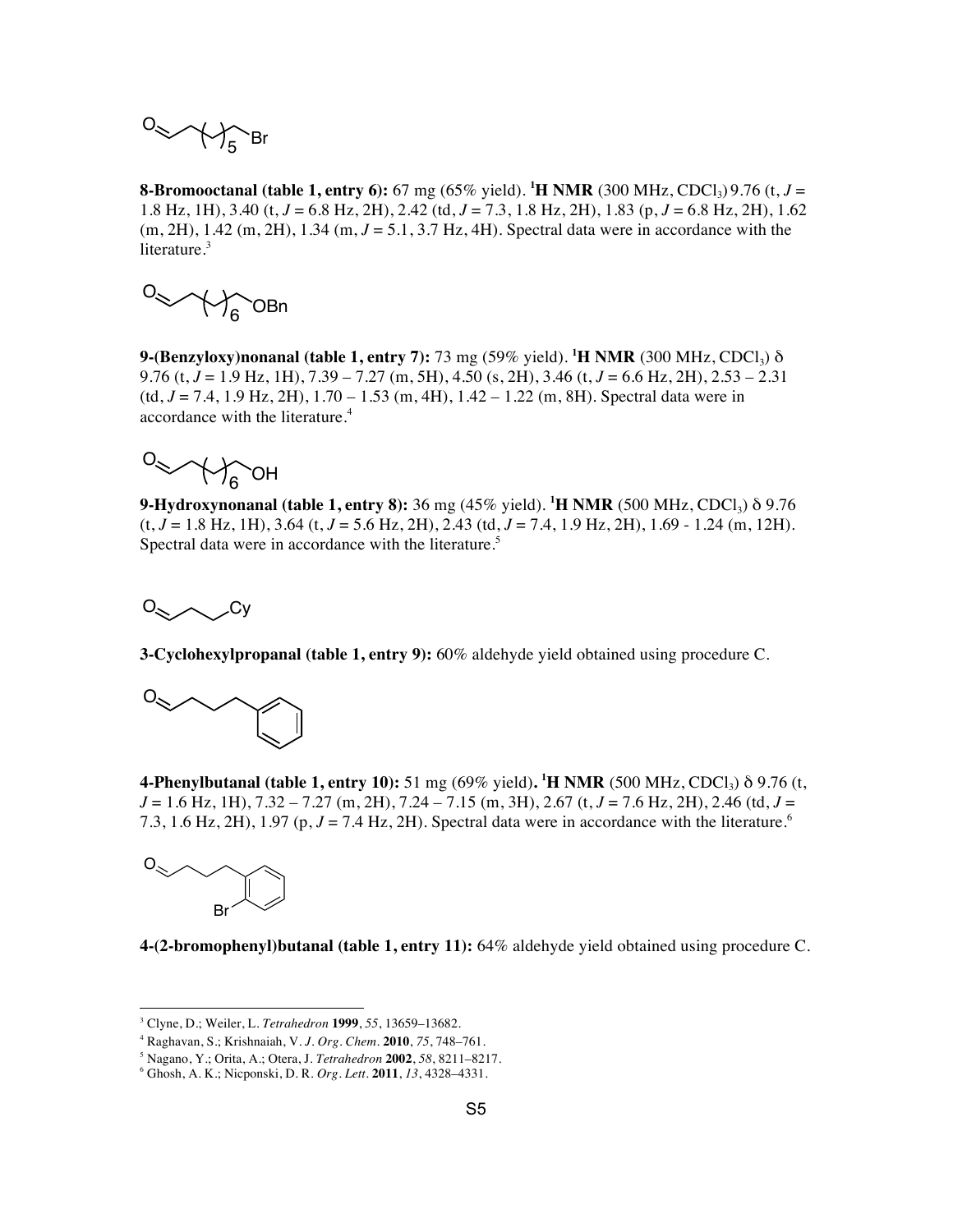

**3-(1,3-dioxoisoindolin-2-yl)butanal (figure 3, entry 1):** 86mg (79% yield) obtained using procedure A. **<sup>1</sup> H NMR** (500 MHz, CDCl3) δ 9.75 (t, *J* = 1.3 Hz, 1H), 7.85 – 7.79 (m, 2H), 7.74 – 7.68 (m, 2H), 4.97 – 4.86 (m, 1H), 3.31 (ddd, *J* = 18.0, 8.2, 1.4 Hz, 1H), 3.01 (ddd, *J* = 18.0, 6.2, 1.1 Hz, 1H), 1.50 (d,  $J = 7.0$  Hz, 3H). Spectra data were in accordance with the literature.<sup>7</sup>



**3-(1,3-dioxoisoindolin-2-yl)propanal (figure 3, entry 2):** 76mg (75% yield) obtained using procedure A. **<sup>1</sup> H NMR** (500 MHz, CDCl3) δ 9.82 (t, *J* = 1.4 Hz, 1H), 7.87 – 7.82 (m, 2H), 7.74 – 7.71 (m, 2H), 4.04 (t, *J* = 7.0 Hz, 2H), 2.88 (td, *J* = 7.0, 1.4 Hz, 2H). Spectra data were in accordance with the literature.<sup>8</sup>



**4-(1,3-dioxoisoindolin-2-yl)butanal** 84mg (77% yield) obtained using procedure A. **<sup>1</sup> H NMR**  $(500 \text{ MHz}, \text{CDCl}_3)$   $\delta$  9.77 (t, *J* = 1.2 Hz, 1H), 7.86 – 7.82 (m, 2H), 7.75 – 7.70 (m, 2H), 3.74 (t, *J* = 6.8 Hz, 2H), 2.54 (td, *J* = 7.3, 1.2 Hz, 2H), 2.02 (p, *J* = 7.0 Hz, 2H). Spectra data were in accordance with the literature.<sup>8</sup>

<sup>7</sup> B. Weiner, A. Baeza, T. Jerphagnon, B. Feringa, *J. Am. Chem. Soc.* **2009**, *131*, 9473–9474.

<sup>8</sup> C. Chaoxian, Y. Shichao, C. Bonan, Z. Xumu *Chem. Eur. J.* **2012**, *32*, 9992 - 9998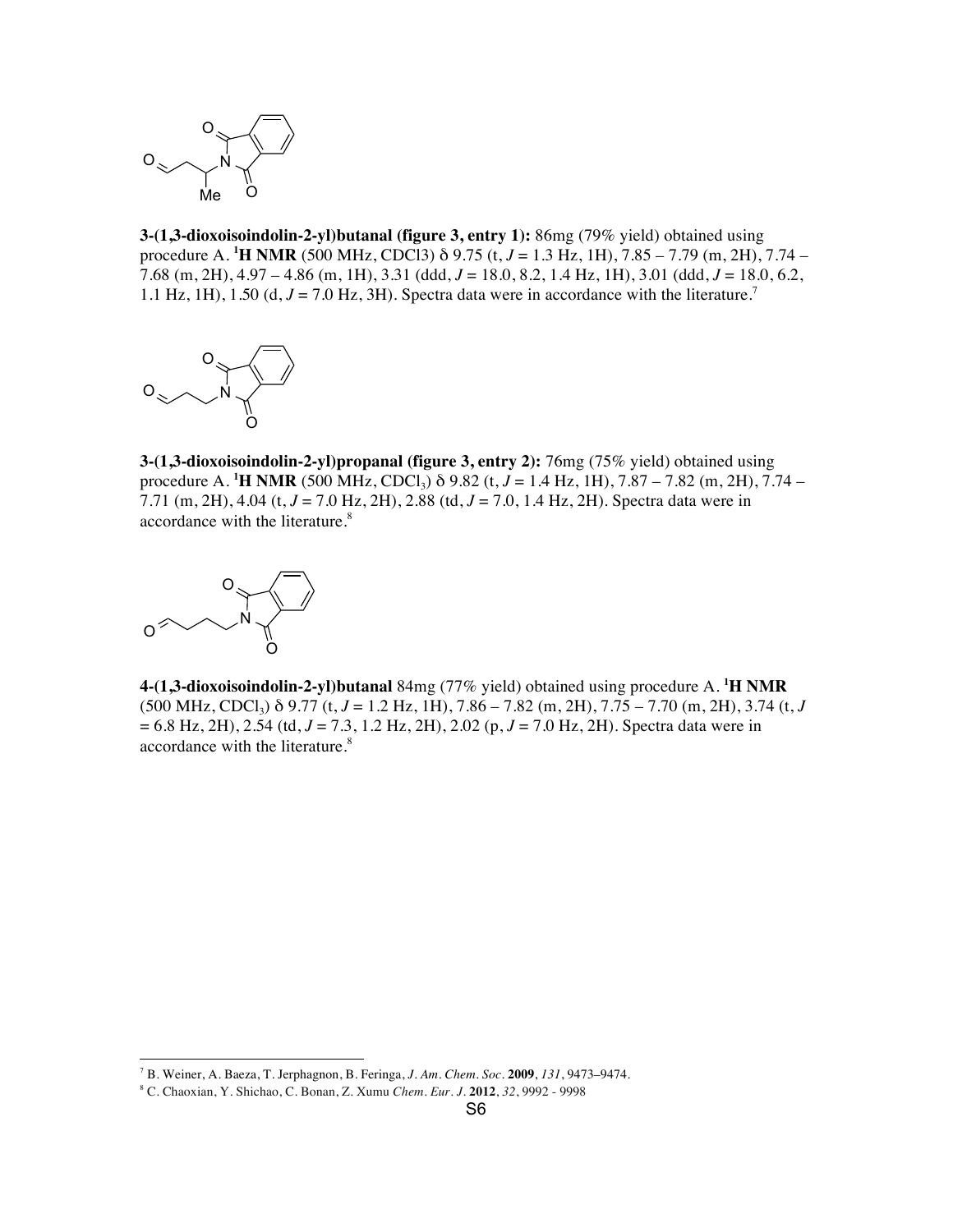## **Reaction Profile**



Procedure B was followed. Time points were collected with a Freeslate (formly symyx) at the given times and quenched with a 3:1 mixture of EtOAc and pyridine, followed by GC analysis using tridecane as an internal standard. Reaction temperature is further maintained at 20 ºC throughout the course of the reaction. After GC analysis, the data was processed and graphed using Microsoft Excel.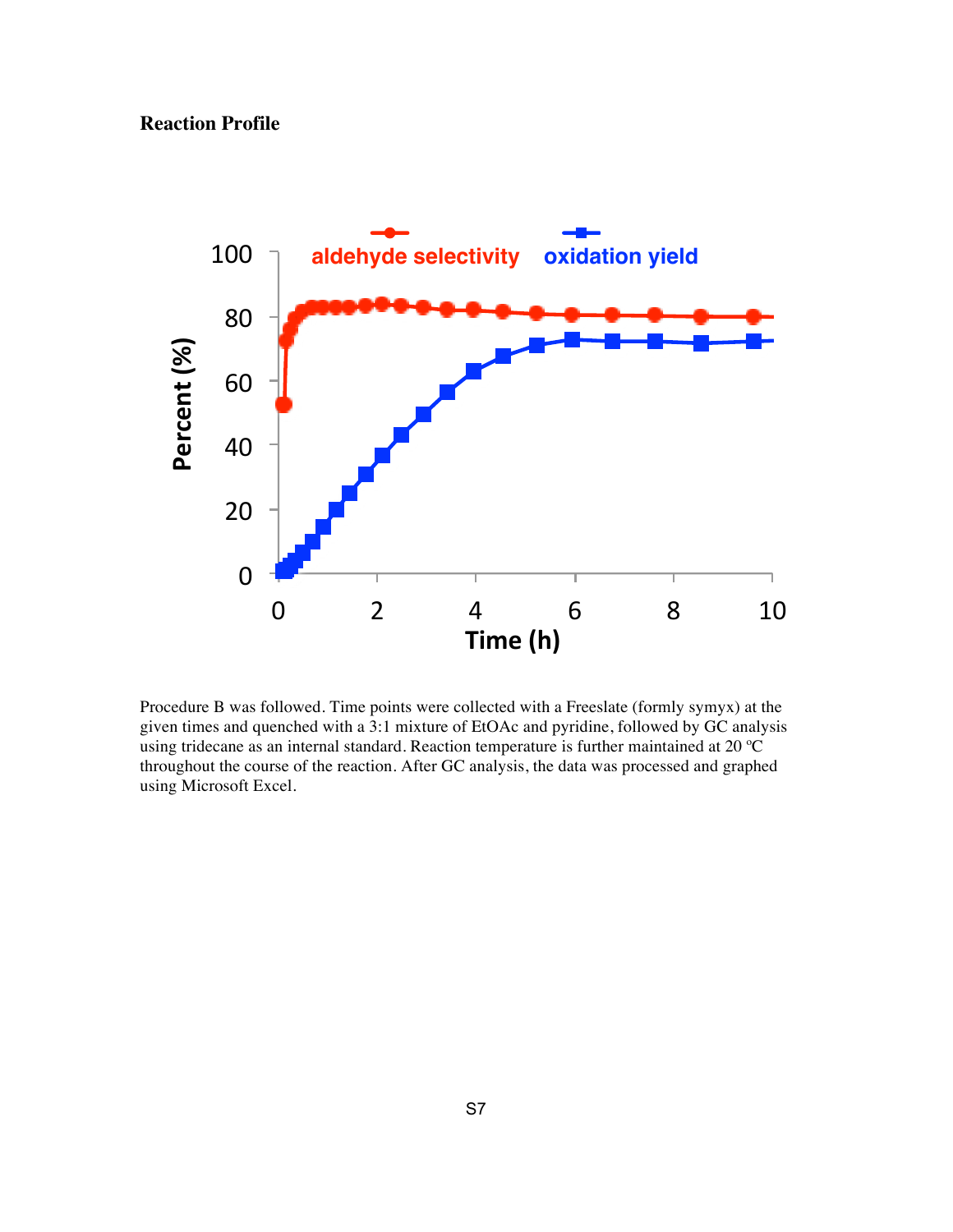## **18O-Labeling study**

### **Labeling Experiment Procedure:**

In a drybox under a nitrogen atmosphere, 1 mg (0.013 mmol)  $Na^{15}N^{18}O_2(90\%$  <sup>18</sup>O, 95% <sup>15</sup>N specified by Sigma-Aldrich) was weighed into a 2 mL vial, followed by the addition of 5.2 mg PdCl<sub>2</sub>(PhCN)<sub>2</sub> (0.013 mmol) and 1.8 mg anhydrous CuCl<sub>2</sub> (0.013 mmol). 200  $\mu$ L of pre-mixed dry  $t$ -BuOH and MeNO<sub>2</sub> (15:1) was then added, followed by vigourously agitation for one minute. Following agitation,  $2 \mu L$  (0.013 mmol) 4-phenyl-1-butene was added. The reaction mixture was stirred for 12 min at room temperature. An aliquot of the mixture 100  $\mu$ L was then rapidly taken out of the drybox and quenched by addition into 1 mL dry pyridine, immediately followed by freezing in liquid nitrogen. The sample was kept at -178 ºC and was allowed to warm to room temperature directly before injection into the GC-MS.

### **Labeling Experiment Analysis:**

The level of incorporation was determined by the counts of m/z 150, 151 divided by the total counts (of m/z 148, 149, 150, 151). This % incorporation (73%) was then subsequently adjusted by the initial purity of the <sup>18</sup>O-label (90%) to determine the percentage of <sup>18</sup>O transferred from the nitrite salt (81%).



#### **Mass spectrum of 18O-enriched 4-phenylbutanal:**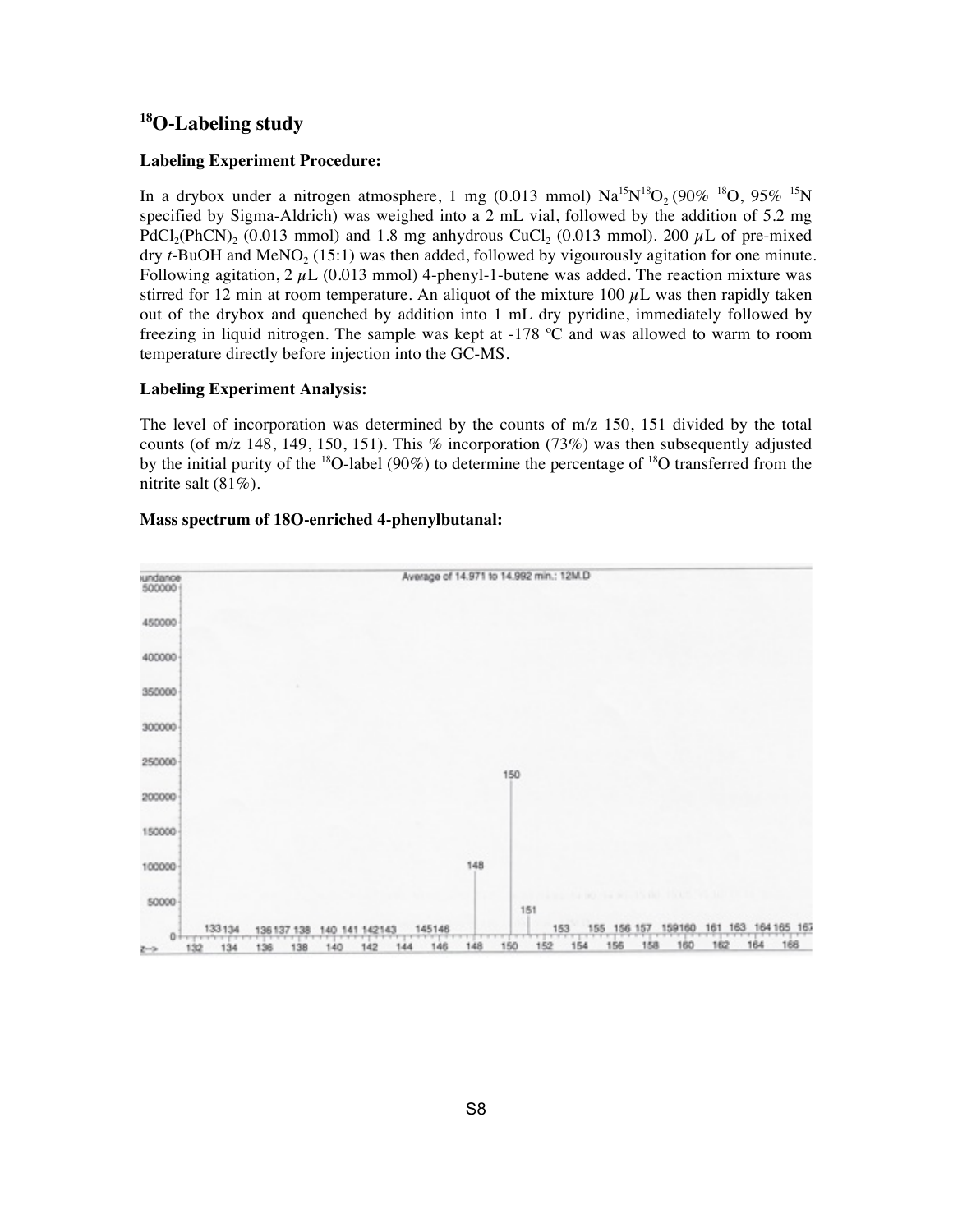#### **Control Experiment:**

The product aldehyde (4-phenylbutanal) was subjected to the same reaction conditions and subsequent analysis as described above for the labeling experiment. The  $\%$  <sup>18</sup>O transfer was thus determined to be 18%.



**Mass spectrum of 4-phenylbutanal subjected to the 18O-labeling conditions (control):**

#### **Discussion:**

 $\overline{a}$ 

The reaction was not allowed to reach completion because residual water can rapidly exchange with the aldehyde signal by formation of a transient hemiacetal. This exchange would be expected to dilute the isotopic label. Thus, we suspect the 19% dilution of isotopic label can be accounted for by exchange of the aldehydic oxygen atom. The reaction yield was estimated by  ${}^{1}H$ NMR analysis (using benzonitrile as an internal standard) on an unlabeled sample prepared by the same protocol. Yield of aldehyde was estimated to be 35% from this analogous reaction.

Labeling was also observed (to a lesser extent  $\sim 60\%$ ) in the ketone product. However, it has been previously shown with <sup>18</sup>O-labeled nitrite that palladium can transfer oxygen from nitrite in a ketone selective Wacker-type oxidation.<sup>9</sup>

4-Phenylbutene was selected as the substrate for its prominent molecular ion. The molecular ion for 1-dodecanal was challenging to obtain reproducibly.

<sup>9</sup> Andrews, M. A.; Kelly, K. P. *J. Am. Chem. Soc* **1981**, *103*, 2894–2896.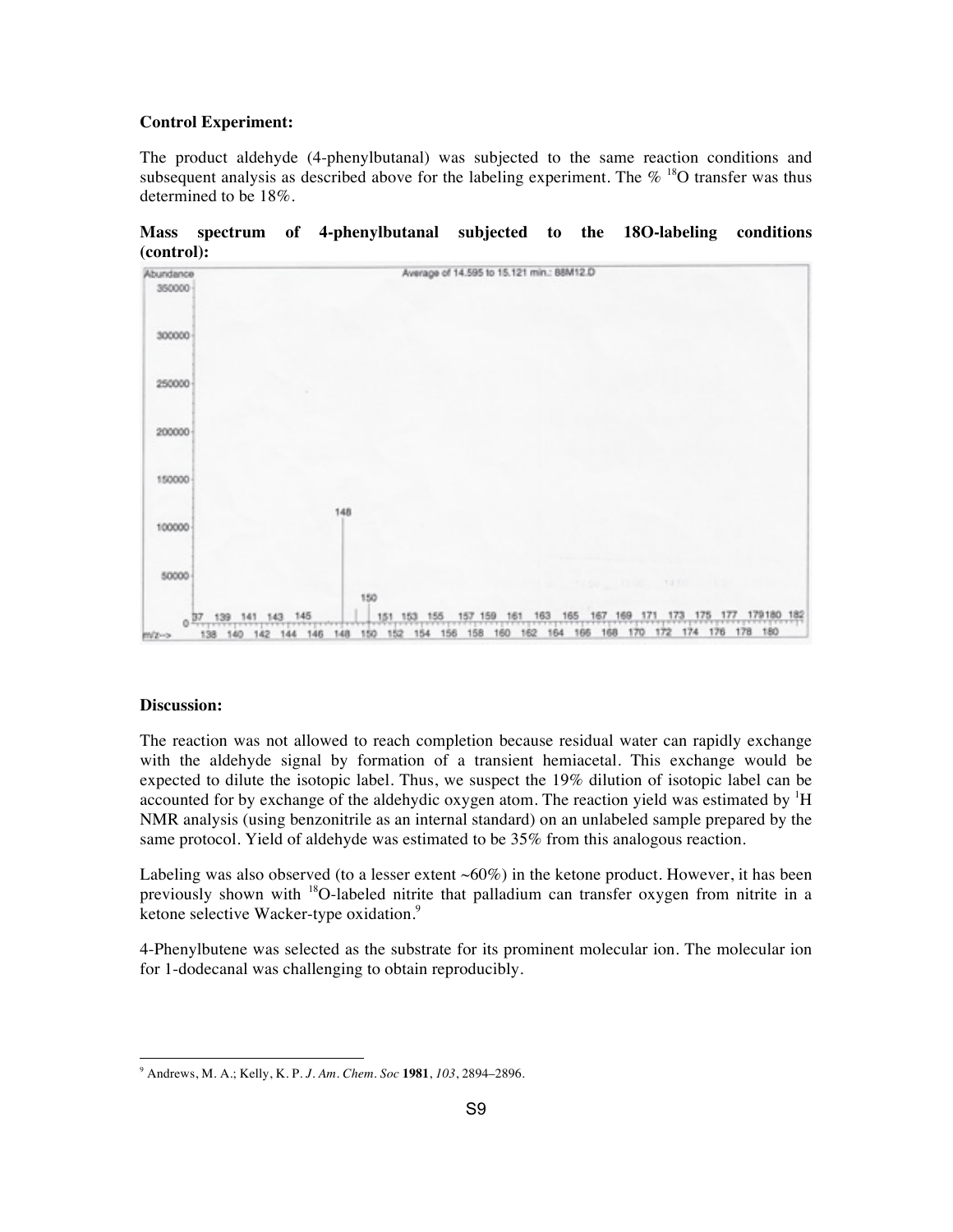## **1 H-NMR Spectra**

 $BM-262$  dry

O Me <sup>8</sup>

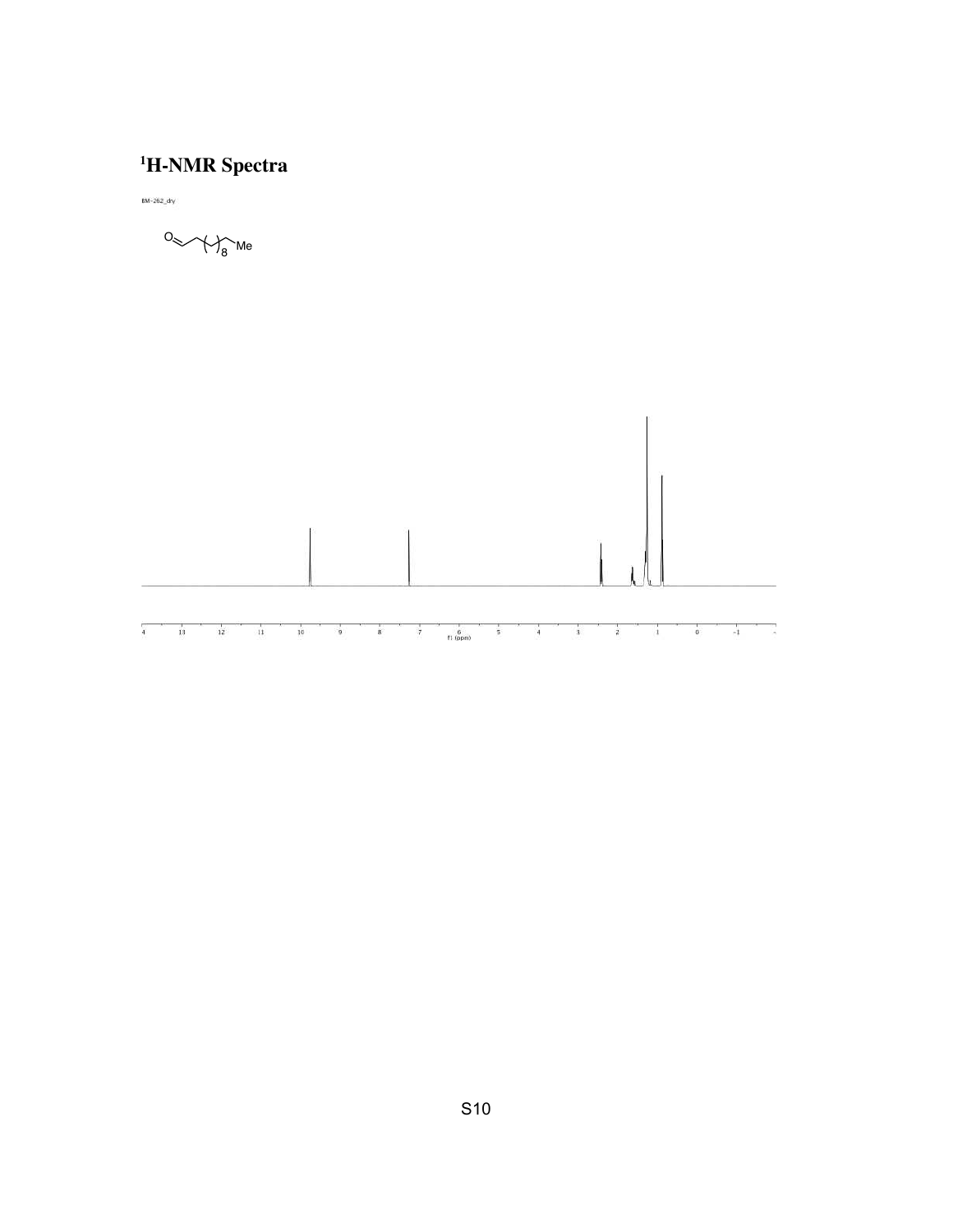ZKW-II-284A

$$
O_{\text{max}}\text{-}\text{max}_{2}\text{-}\text{max}_{2}
$$



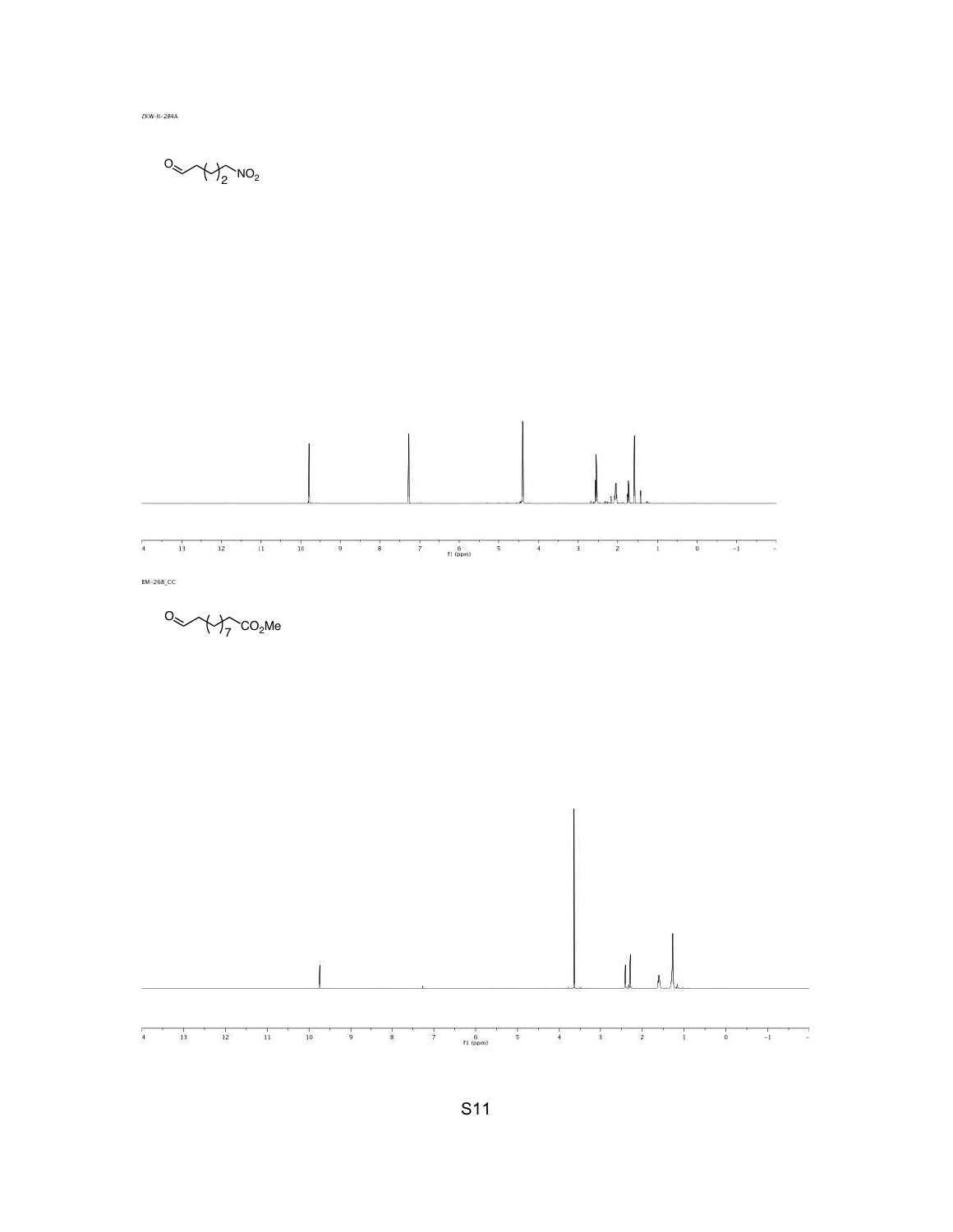

BM-266\_CCB

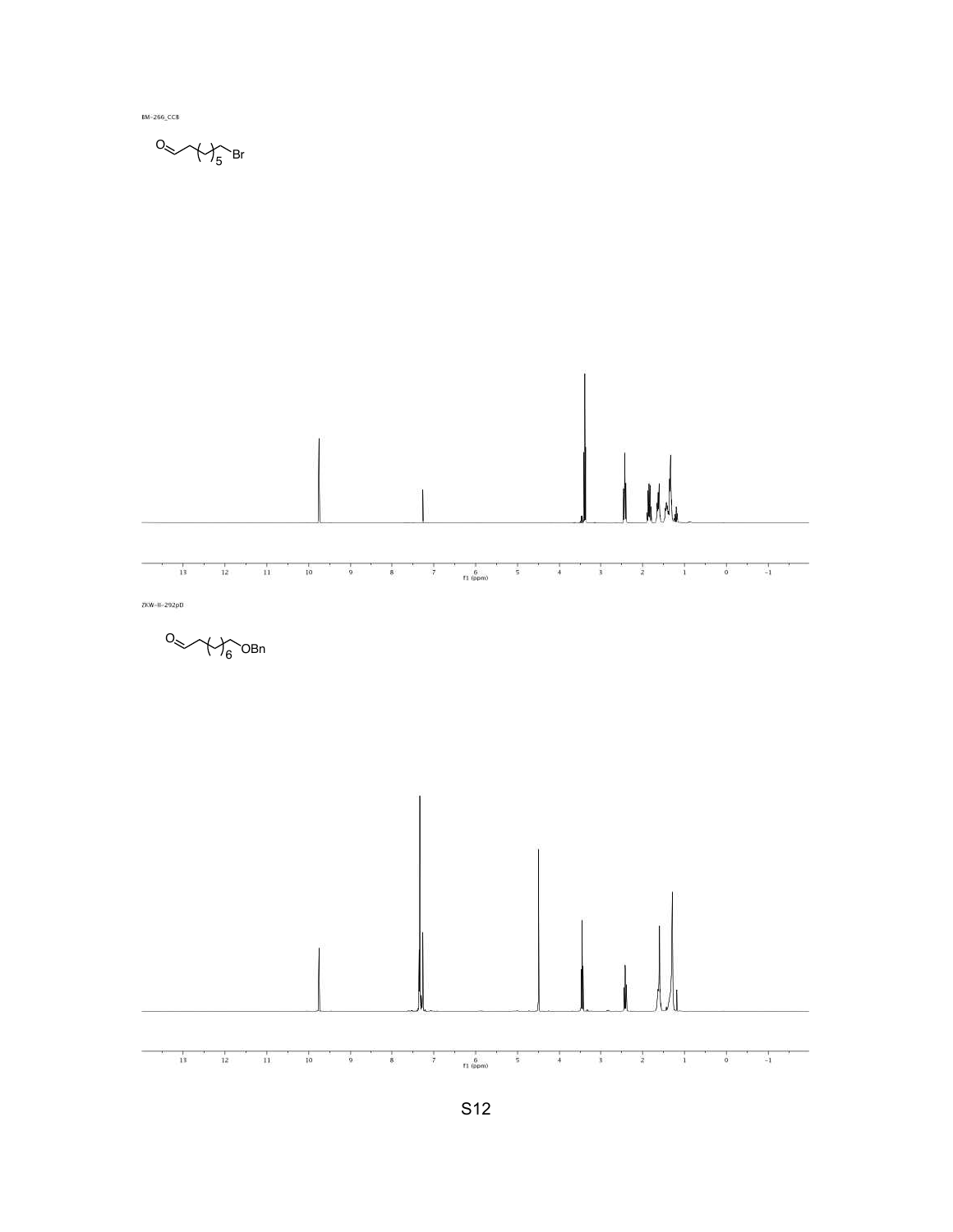